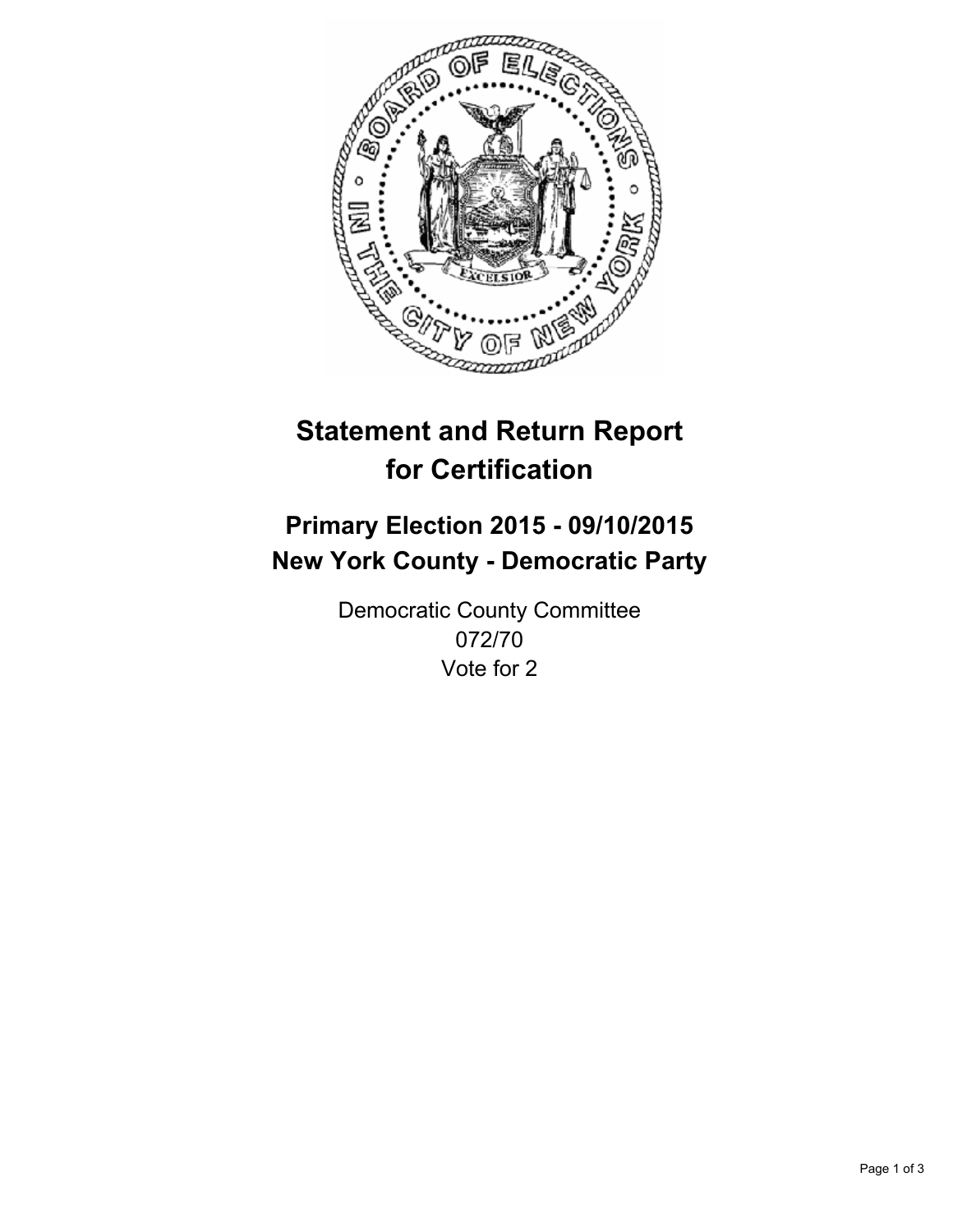

#### **Assembly District 70**

| <b>PUBLIC COUNTER</b>                                    | 101 |
|----------------------------------------------------------|-----|
| ABSENTEE/MILITARY                                        | 2   |
| AFFIDAVIT                                                | 4   |
| <b>Total Ballots</b>                                     | 107 |
| Less - Inapplicable Federal/Special Presidential Ballots | 0   |
| <b>Total Applicable Ballots</b>                          | 107 |
| <b>JENNIE MAISONET</b>                                   | 33  |
| NORMA CAMPUSANO                                          | 33  |
| <b>FLOR LAMARCHE</b>                                     | 14  |
| NORMA CAMPUSANO (WRITE-IN)                               |     |
| <b>Total Votes</b>                                       | 81  |
| Unrecorded                                               | 133 |